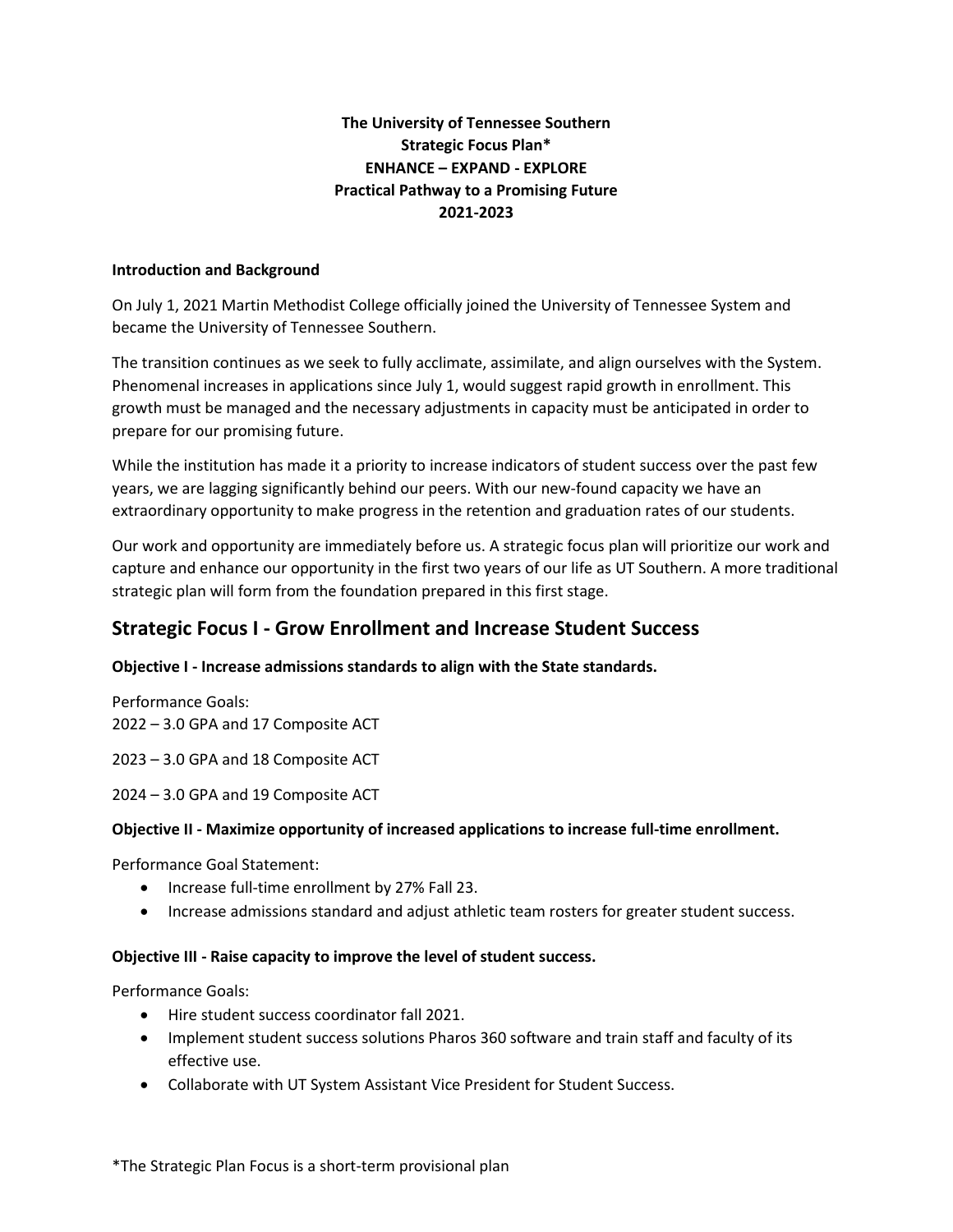Increase fall-to-fall retention of FTFT Cohort Baseline -54.6% 2022-23 - 59% 2023-24 - 61%

Increase fall-to-fall persistence Baseline - 68.9% 2022-23 - 70% 2023-24 - 71%

#### **Objective IV - Increase academic program opportunities.**

Performance Goal Statement:

- Evaluate Nursing program and develop strategic growth plan.
- Develop 2+2 programs in Agriculture and Engineering.
- Develop job embedded teacher licensure program.

# **Objective V - Develop Bridge Program with area Community College's. (Columbia State and Motlow State)**

Performance Goal Statement:

- Meetings held with each CC Presidents to receive support and approval.
- Design being developed for start in fall 2022

## **Objectives VI - Student Life – Enhance the student experience to help ensure the success of all students**

Performance Goal Statement:

- Use student survey data to develop initiatives and programming to ensure Student Life is effectively serving all students.
- Create programming to support the success of minority, international, and underrepresented student populations. (target number – 3 new programs)
- Establish 2021-22 baseline year for reference in establishing future targets for student engagement.
- Enhance Programing related to Student Wellness and Safety to include the following:

Mental Health Education Suicide Prevention Alcohol Education and Prevention Sexual Misconduct and Prevention Campus Safety Education and Prevention

• Enhance a culture of inclusion, diversity, and engagement.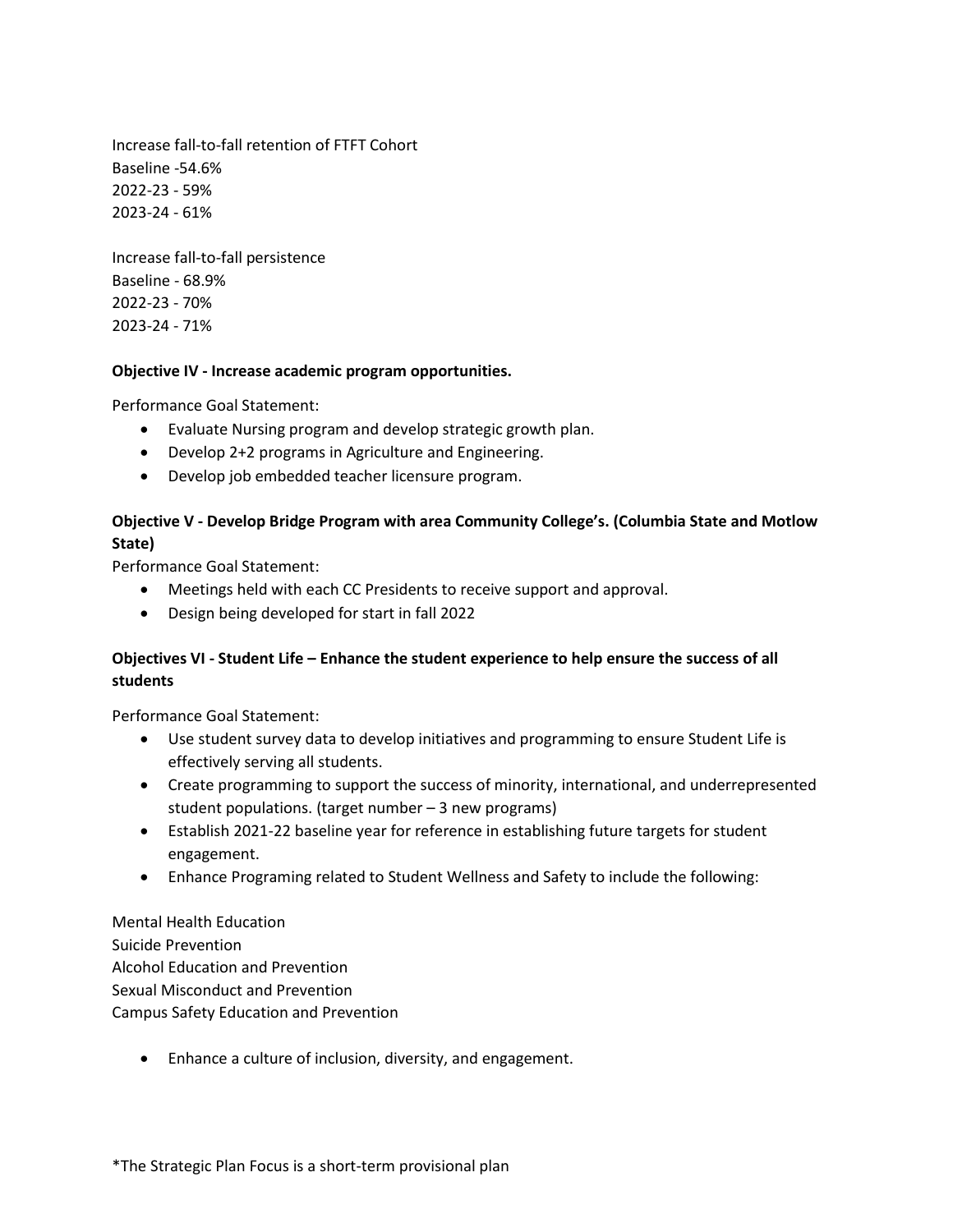• Explore new initiatives including:

Preparing for residential growth Veteran's Affairs Office Office of Disability Services Research and explore the addition of sororities and fraternities Develop a comprehensive plan for commuter engagement Explore non-traditional housing opportunities Develop a plan for Recreational Services Research and Explore the addition of E-Sports Establish substance abuse support group for students

# **Strategic Focus II – Enhance the openness of our campus culture and the accessibility and safety of our campus facilities.**

#### **Objective I - Improve physical accessibility on campus.**

Performance Goals -

December 2021 -Work with the UT System's Office of Capital Projects to select vendor for ADA Audit.

January 2022 - Scope is developed and work begins on ADA Audit.

April 2022 - ADA Audit Report is received by UT Southern.

May 2022 - Prioritize and develop a strategy for ADA Compliance in 3-5 years.

May 2022 - Identify what areas of compliance the state will provide funding.

#### **Objective II - Enhance Veteran's Services**

Performance Goal Statement:

- Hire coordinator for Veteran's Services fall 2021.
- Identify and establish a space on campus for veterans fall 2022

#### **Objective III -**

# **Strategic Focus III – Create a Financial and Facilities Plan in support of our goals and objectives.**

#### **Objective I - Transition all business processes to align with UT System**

Performance Goal Statement: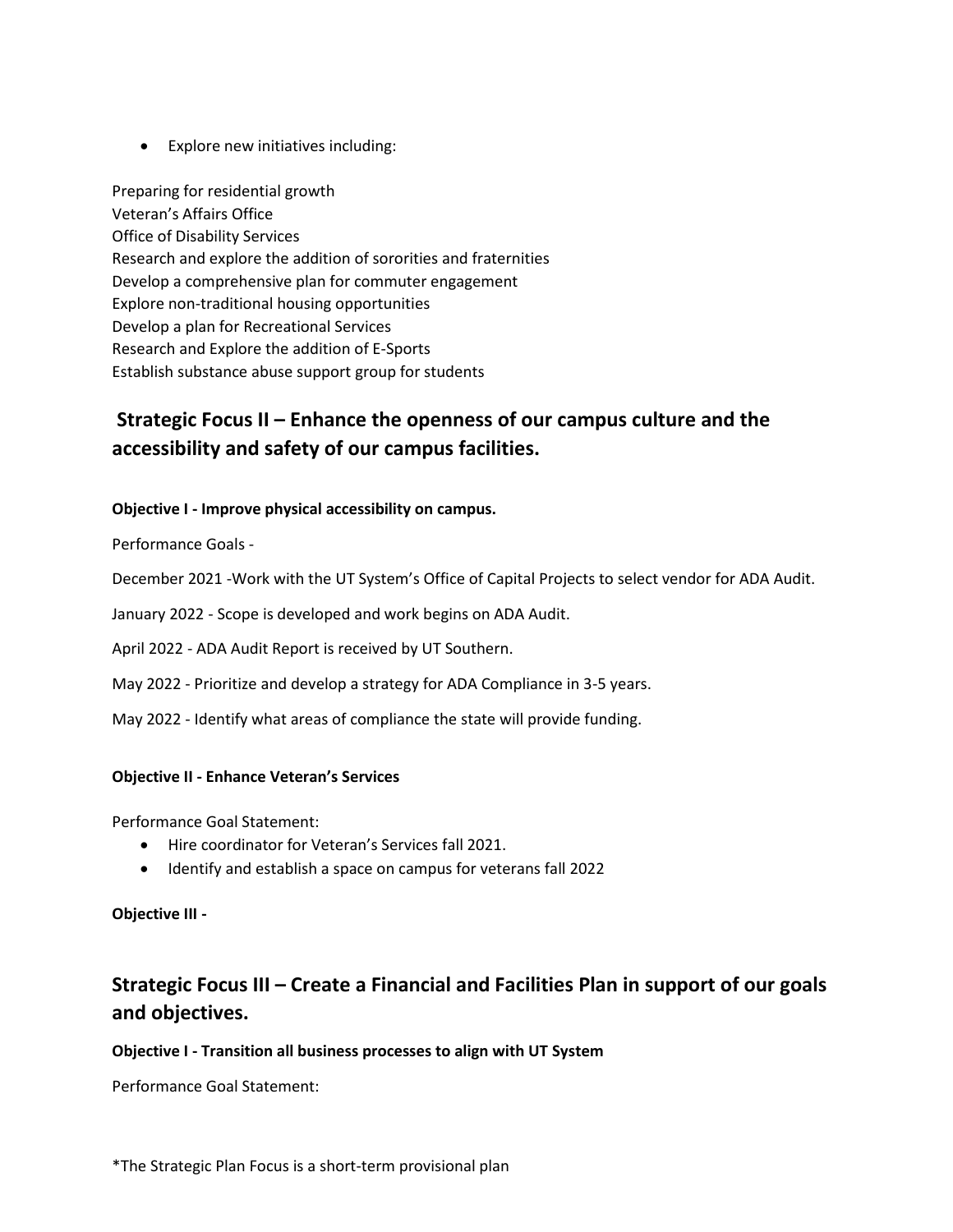- Hire additional position in Finance Office to assist with transition. (January1, 2022)
- Achieve substantial alignment by July 1, 2022

## **Objective II - Evaluate what new positions need to be hired for fall 2022**

Performance Goal Statement-

- Meet with Provost and each Campus Division to evaluate Administrative staffing needs -January 2022.
- New positions presented to Chancellor for review in February 2022 followed by Leadership Council review.
- Positions posted in March 2022 with interviews in April 2022 for prospective hiring in July 2022.

#### **Objective III – IT Audit to determine present and future needs**.

Performance Goal Statement:

- September 2021 Ransomware audit completed and passed.
- November 2021 UT Southern with the assistance of the UT System completed their first departmental assessment.
- November 2021 Risk assessment in process for university enterprise system.
- Spring 2022 Risk assessment will be completed for all departments

# **Objective IV – Develop Master Plan**

Performance Goal Statement:

- Summer 2022 Work with the Office of Capital Projects to develop RFP for selection of a firm to assist with Campus Master Planning.
- Fall 2022 Select firm to begin work on Campus Master Planning.
- Fall 2022 Work begins on Campus Master Plan.
- Spring 2023 First draft of Plan presented to Chancellor/Leadership Council.
- Summer 2023 Final Plan is presented to Chancellor/Leadership Council.
- Fall 2023 Campus Master Plan is presented to UT BOT for approval

#### **Objective V - Identify Office and Meeting Space Needs**

Performance Goal Statement:

- December 2021 Develop a Space Utilization Committee to explore future space needs.
- January 2022 Committee will review Credo's Space Utilization Plan to begin its work.
- February 2022 Committee will meet all contingency groups to discuss space needs.
- April 2022 First draft of plan is released to the Chancellor and Leadership Council for review.
- May 2022 Final plan released to Chancellor and Leadership Council for review.
- June 2022 Initial implementation of the plan begins.

#### **Objective VI – Parking Study to Prepare for Anticipated growth**

Performance Goal Statement: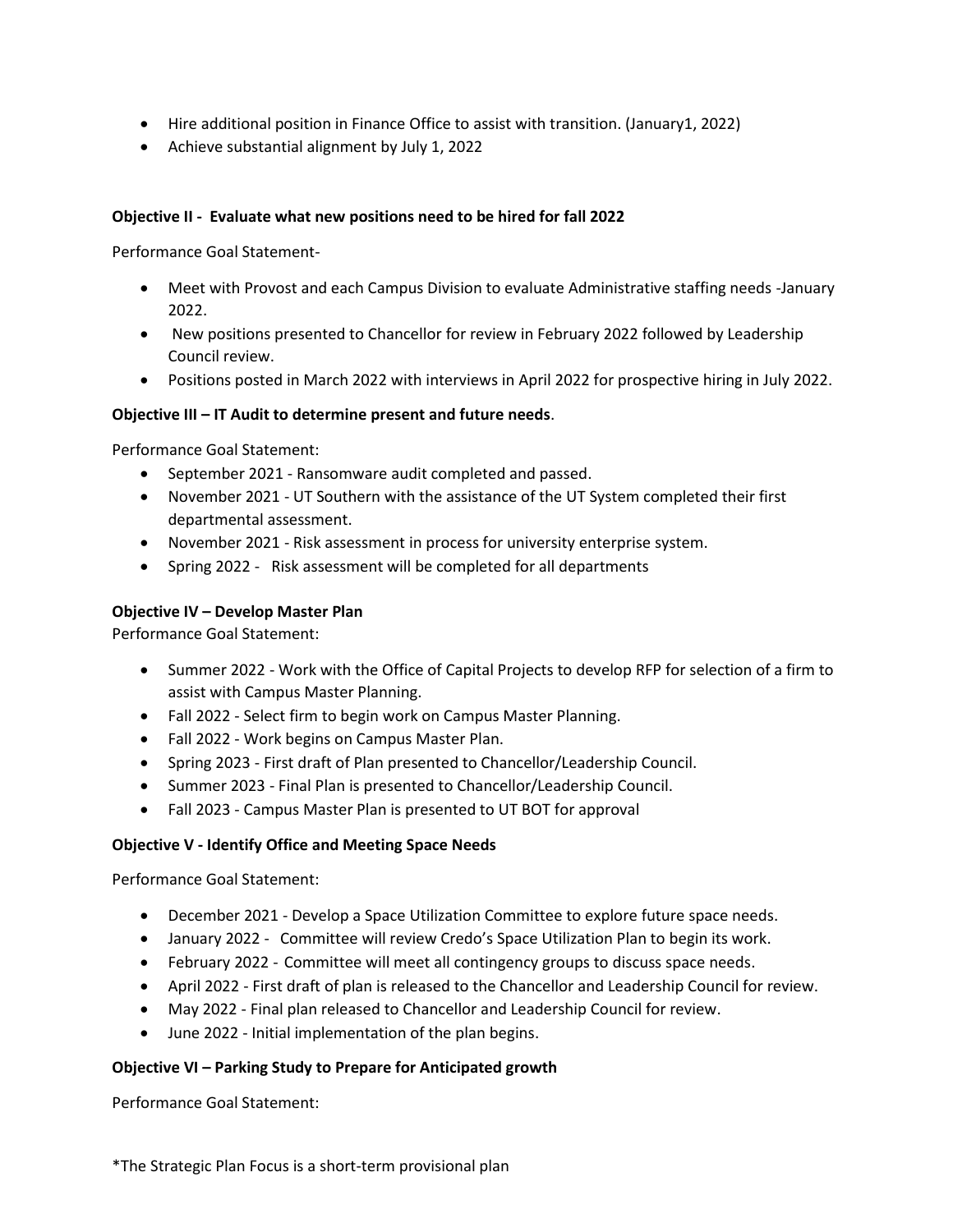- August 2021- Request for Proposal (RFP) sent out by Office of Capital Projects for Parking Study.
- September2021 Collier Engineering selected to complete Parking Study.
- October 2021 Collier Engineering completed on site visit.
- January 2022 Initial Parking Study Plan to be presented to UTS.
- February 2022 Develop a plan to finance the Parking Study Plan.
- May/June 2022 Begin implementation of the Parking Plan

# **Strategic Focus IV - – Increase our Reach and Reputation through Economic Development and Public Service.**

## **Objective I - Mission Integration**

Performance Goals:

- Integrate the Turner Center into the University of Tennessee System and develop state/federal partnerships in order to understand the resources available to the region, and the gaps that the Turner Center can fill in the region/state.
- Work with provost's office to deepen connections with service learning on campus. Promote workshops and (entrepreneurship events, health care partnerships) on campus for students and community. Work with Marketing and Communications and Advancement to promote "Everywhere UT" theme in the community, and to ensure development strategies that strengthen initiatives and community partnerships.
- Promote UT Southern as a regional presence in economic/community development. Regular "think-tank" gatherings of EDC offices/Chamber offices. Presentations and conversations with county leadership throughout South Central Tennessee

# **Objective II - Outreach and Economic Development**

Performance Goals:

- Redesign Gattis Regional Leadership Program for restart in fall 2022.
- Build Rural Health Advocacy Network for Giles County that expands access to healthcare, focusing on prenatal care and vaccines.
- Build and launch Workforce Development and Entrepreneurship Programs that promote UT Southern as a primary resource in the Region. (small business mentor program fall 2021)
- Continue Rural social entrepreneurship cohort with faith communities.
- Develop initiatives with the Governor's Office of Faith Based and Community Initiatives.